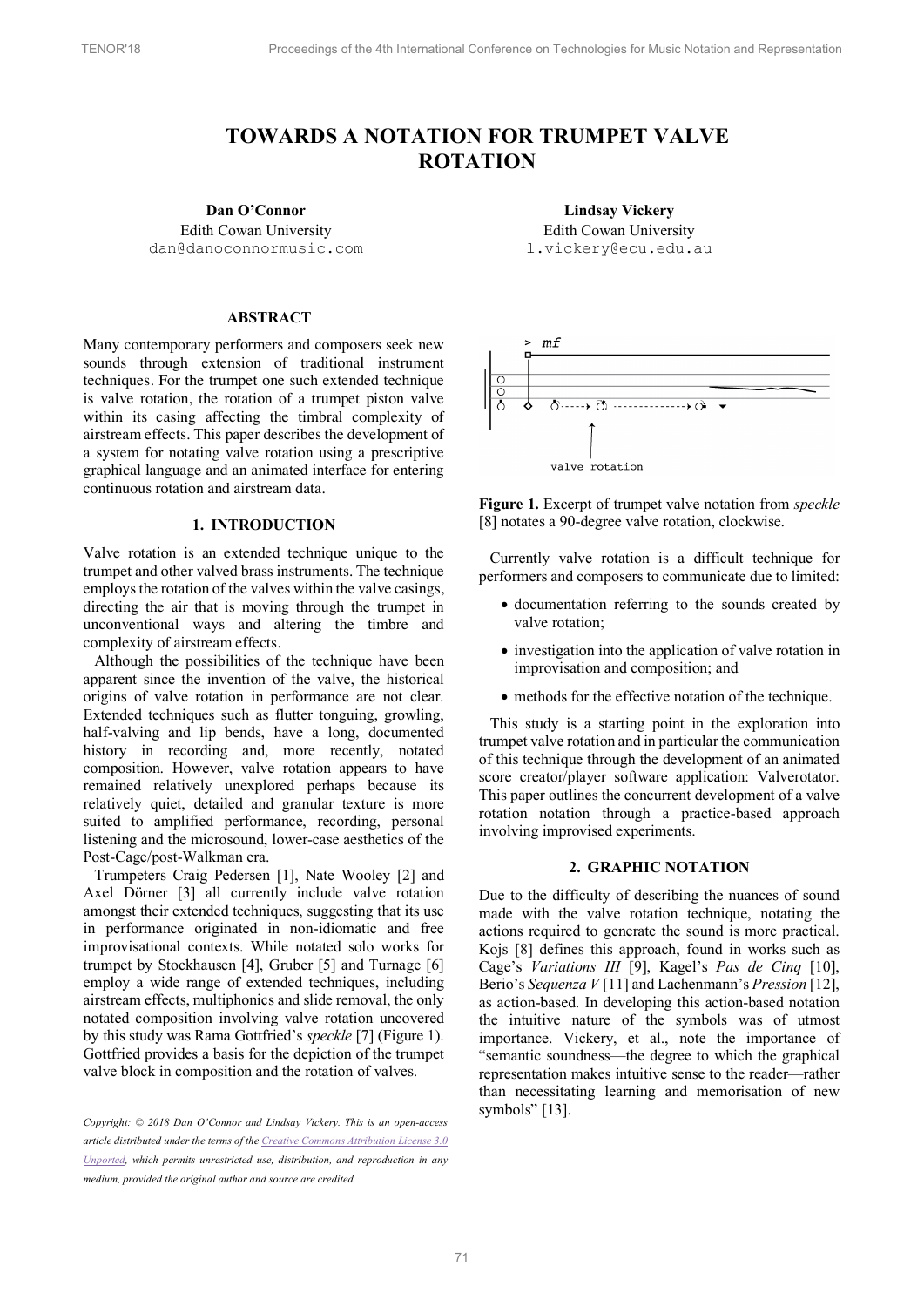#### **2.1 Evolving through practice**

The initial impetus to notate valve rotation was born of the need to document interesting sounds that occurred during improvisation with the technique. This lead to the preparation of the valve buttons to include marks as a visual representation of rotational position — achieved by marking the valves with a permanent marker pen. When an interesting sound was discovered by O'Connor the orientation of these marks was transcribed onto paper — *Set and Forget* (Figure 2, left) is an example of this.



**Figure 2.** Score for O'Connor's *Set and Forget* (left) and the performers perspective of the trumpet (right). The authors note the difference in orientation of the valves and valve notation.

It became apparent that the orientation of the symbols in Figure 2 was not particularly intuitive, as the horizontal placement of the valve graphics did not reflect the perspective of the trumpet player (Figure 2, right), in which the first valve is at the bottom of the frame and the third at the top. Due to the angle from which the valve buttons are viewed, it is also easier to read the valve marks when they are directed back towards the player, which led to selecting this direction as the neutral, unrotated position.

The notation in *Progression Sketch #1* (Figure 3) takes the perspective of the trumpet player into account, orienting the valve symbols vertically and the rotation marks toward the player when unrotated. The 'ticks and crosses' in *Set and Forget* indicating the removal of valve slides, have become squares — a filled square meaning slide in place (filled), and slide removed (unfilled). The ticks and crosses possessed established meanings that were unhelpful, or even confusing when used in this way.



**Figure 3.** Excerpt from O'Connor's *Progression Sketch #1,*  read left to right with dotted lines instructing when to blow air*.*

*Progression Sketch #1* attempts to choreograph valve rotation and air velocity, with the aim of creating a piece solely involving valve rotation. In *Progression Sketch #1*  the dotted lines indicated that air is to be blown through the instrument, and the height of the valve cluster graphic on the page, the velocity of that airstream. The sketch is played left to right and duration is proportional to the spacing of the valve cluster graphics. Experiments with *Progression Sketches #1,* and (not illustrated) *#2* and *#3*  identified the more challenging parameters to represent in this notation — duration of events, direction of rotation, and air velocity.



**Figure 4.** Excerpt 1 from *Valverotator Test Score* 2 by O'Connor notates 1st valve rotation, 90 degrees clockwise, then 3<sup>rd</sup> valve, 90 degrees anticlockwise.

*Valverotator Test Score 2* (Figure 4) was designed in Adobe Illustrator and presents solutions for notating the rotation and air velocity parameters. In this score, airstream velocity is indicated by the depth of the red block of colour. When the air velocity block encompasses the whole valve cluster graphic, the air velocity is at its maximum, if it is a very thin red line a very slow air velocity is required, and if no red block is present then the performer does not blow through the instrument. The score also indicates the direction of valve rotation via a line with an upward arch (clockwise rotation) or downward arch (anticlockwise rotation) attached to the top of a valve diagram. Above the valve cluster graphics are the durational indicators, both geometrically proportional and with a duration in seconds inscribed above.

In order to choreograph the removal of valve slides the small black squares symbolising the slides are detached from their corresponding valve. The valve slide choreography is via a dotted line pre-empting the slide removal (Figure 5), warning the trumpet player that by the next frame the slide should be removed.



**Figure 5.** Excerpt 2 from *Valverotator test score 2* by O'Connor shows 3rd valve slide detached notation.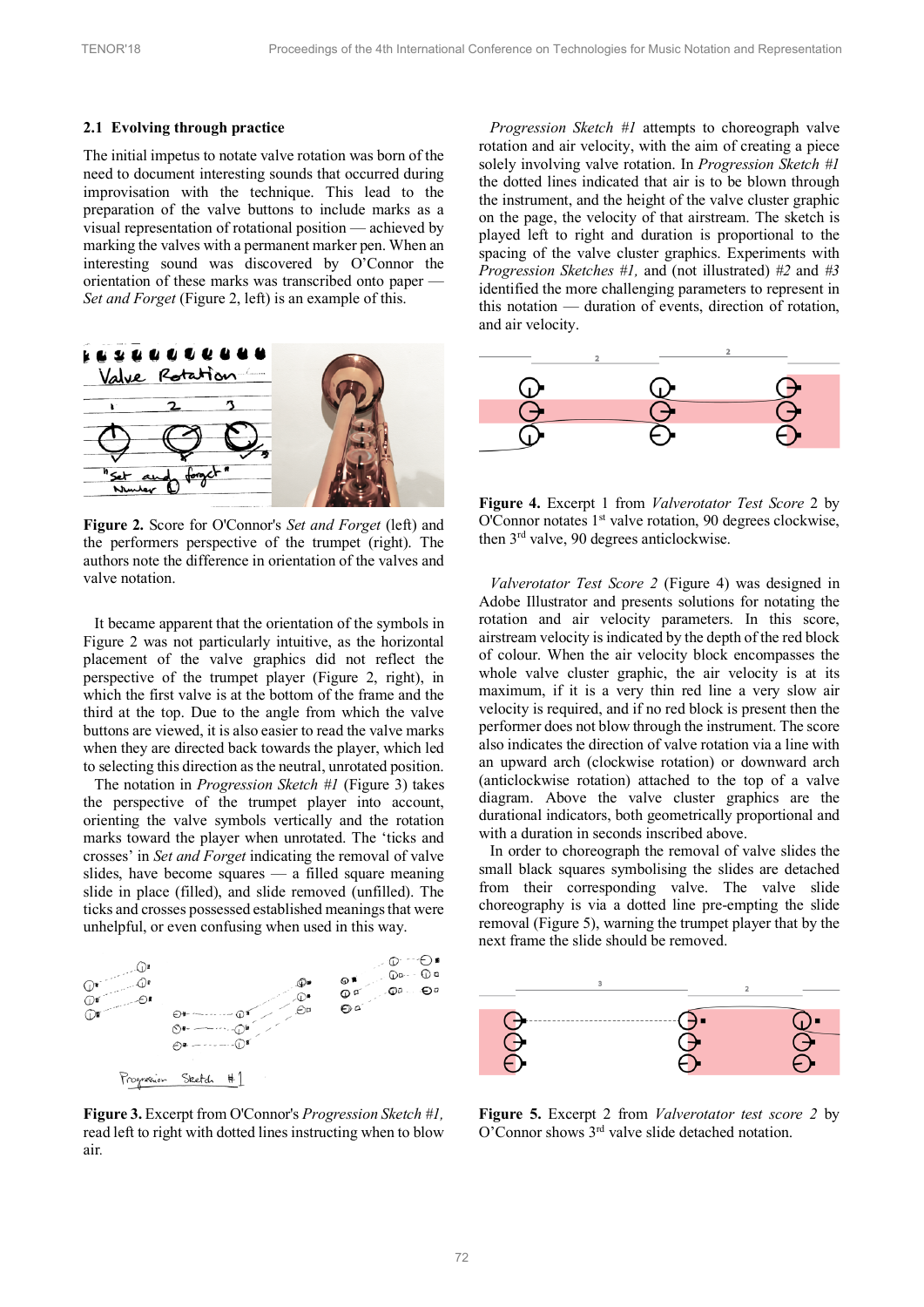In Figure 5 the third slide graphic appears detached in the second valve cluster, instructing the performer to remove the third slide from the instrument. Slide removal can be slightly clumsy whilst moving air through the instrument. In *Valverotator Test Score 2* all the slide movements are undertaken without the flow of air through the instrument, to avoid unintended timbral variation.

Having developed a set of symbols that allow for the transcription of valve rotational position, therefore facilitating composition with the valve rotation technique, the question then arises; how does one create and present a composition? Two methods, the static score and the animated score, were considered.

## **3. THE SCORE**

## **3.1 Static score**

In the history of notated music the creation of a static score, often on paper, is the predominant form of presenting a composition; "The paper-based technology of CPN [common practice notation] has remained almost unchanged for 400 years" [13]. The advantages of the static score are:

- Accessibility due to the lack of necessity for technical equipment required to perform the work.
- The value of the aesthetic nature of an arrangement of symbols on a page.
- The ease of discussion and education everything is potentially visible at all times and thus can be referred to efficiently.

*Valverotator Test Score 2* is an example of a static score for valve rotation. In O'Connor's practice he found these scores both playable and aesthetically pleasing. There are some deficiencies in the static score; the time-consuming nature of graphically composing the score and potential issues of precise ensemble synchronisation.

In order to find a more efficient means of composition for valve rotation within a medium in which multiple scores can be precisely synchronised, a software application (app) for composition and performance of valve rotation scores was developed.

#### **3.2 Animated notation**

Animated notation offered the possibility of more precisely specifying the degree and rate of valve rotation and the potential to bundle other specifications such as airflow and detachment of slides from their corresponding valve. When seeking models for an animated notation for trumpet valve rotation Ryan Ross Smith's *Study No. 8* [14] provided a starting point. The use of animated rotating dial-like objects to indicate percussive actions for performers in *Study No. 8* (Figure 6 left) provided a constructive analog to valve rotation that was similar to the

graphic representation of the trumpet valves O'Connor had devised for static scoring (Figure 6 right).



**Figure 6.** Smith's [14] percussion notation (left) provided a starting point for O'Connor' valve button symbol (right).

Smith's 2015 paper, "An Atomic Approach To Animated Music Notation" [15] also provided a useful touchstone for the conceptual development of the app. The terminology proposed by Smith is used to describe the graphical language that was adopted:

- Primitive an irreducible static or dynamic symbol;
- Compound primitive Two or more primitives seamlessly combined in such a way that a secondary primitive enhances or embellishes the primary;
- Structure two or more primitives in some interrelated relationship;
- Aggregate  $-$  a collection of primitives, structures, and their respective dynamisms that corresponds to a single player; and
- Intersection a dynamic attack cursor intersecting a static node or playhead.

# **3.3 Software considerations**

A number of platforms for the software development were considered. Decibel ScorePlayer was first considered due to the recent development of 'Canvas' mode [16] which can accommodate scrolling and stationary objects simultaneously. Unfortunately, the ability to rotate score segments was not achievable in Canvas mode during this study. A recent score, *Southern Currents* by Meg Travers,<sup>1</sup> does employ a rotating playhead in the ScorePlayer environment and may allow further consideration of ScorePlayer in the future.



Figure 7. Max 6 dial object's (left) similarity to O'Connor's valve button symbol (right) lead to development of a Max 6 app.

The standard Dial in Max 6 (Figure 7, left) bears a resemblance to the valve graphic representation O'Connor developed for static scoring and quickly became the

<sup>&</sup>lt;sup>1</sup> Southern Currents, by Meg Travers: concert performance at Perth Institute of Contemporary Arts, Perth, Australia, 24<sup>th</sup> October 2017.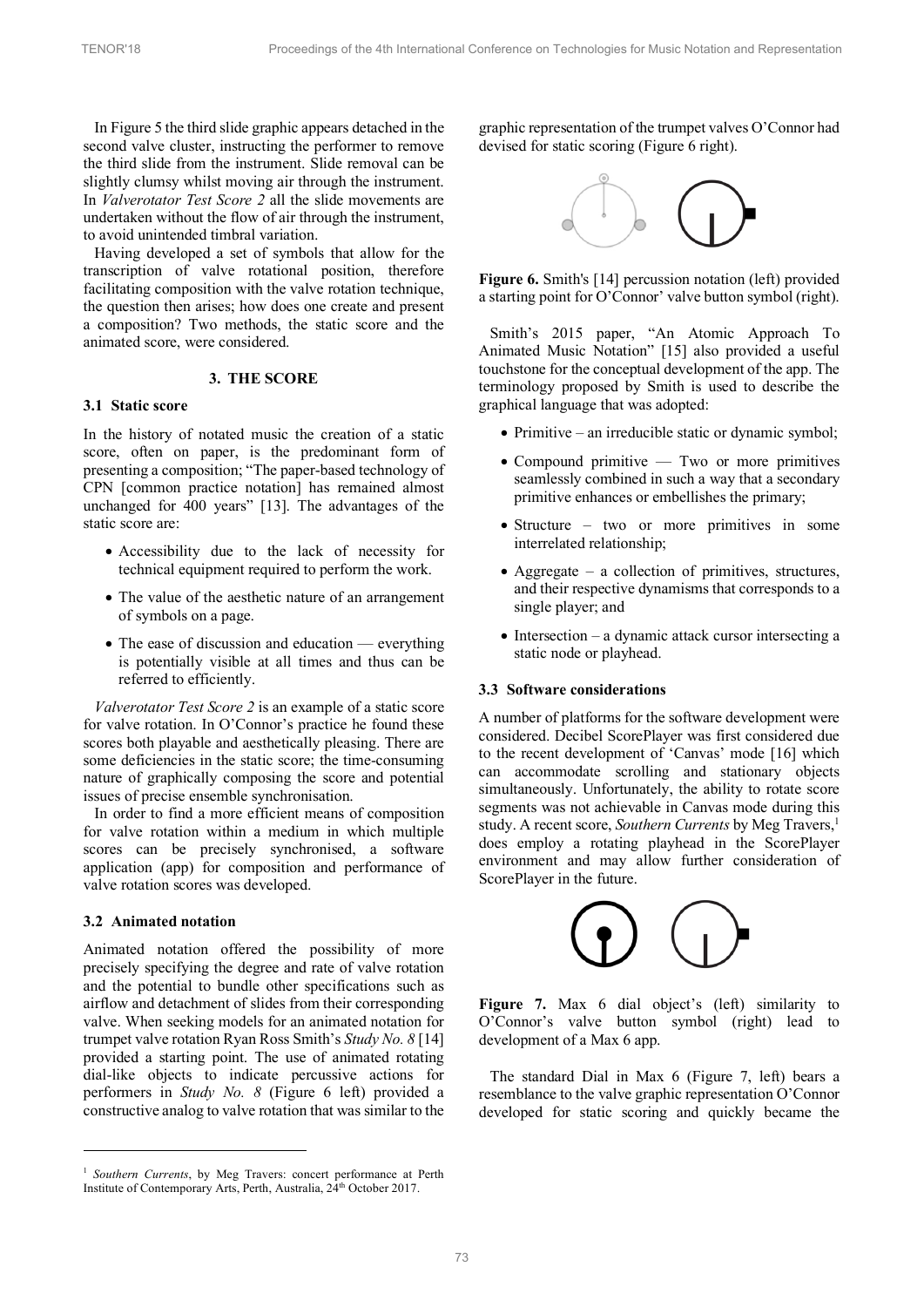platform for the development of the animated notation for valve rotation.

### **3.4 Development in Max 6**

The initial versions of Valverotator employed Max 6 function objects that the composer could graphically program to input the degree of rotation at desired points in the composition. When pressing play this information would then be fed into the Dial objects, rotating them continuously. Each Dial had a corresponding function object and the velocity of air was directed by a fourth function object that controlled the opacity of the background colour of the Dials.

In practical trials the immediacy of rotational movement was noted as problematic in that there was no forewarning to an upcoming rotational gesture. In discussing 'contact' in animated music notation Smith [15] notes the 'setup' before a point of contact and the ability of the setup to convey performance instructions. To build on Smith's example, the conductor's baton falls (the 'setup'), stopping at an invisible boundary (the 'contact') to denote the instant of the downbeat. If the falling of the baton did not precede contact with the invisible boundary the performer would not have the necessary information to decipher this as the instant of the downbeat. To translate this to the dynamic valve rotation notation, there needed to be an analogous 'setup' before the motion of a dial in order to convey performance instructions to the performer, giving them forewarning of the rotational gesture. The concept of the setup is perhaps even more pertinent to the exhalation of air through the instrument, which of course requires a preparatory inhalation.

Similar issues had been resolved by scrolling notation from right to left across the screen and actualising them at a playhead — a point of contact at which the instructed gesture is to be actualised [17]. It is the influence of this scrolling score, playhead relationship that manifested the animation of the function objects within the Valverotator app.

The function objects contain graphically visible 'x, y' data points connected by a line, and from version three onwards of the Valverotator app the function objects themselves scroll from right to left into a playhead. Due to the close proximity of the valve and slide compound primitive to the left side of the playhead the scrolling objects are terminated at the playhead, so as to avoid cluttering of the other information presented.

The scrolling function objects bundle three pieces of information for the performer:

- Direction of rotation via the direction of slope of the line;
- Relative speed of rotation via the gradient of the line; and
- Instant of the actualisation via the contact point of function line and playhead.

This seems to be all the information the performer would need to execute the gesture, however the scrolling function

objects lack 'semantic soundness' in this scenario, decoding of rotational information from scrolling line graphs being unintuitive. Valverotator combines a playhead, valve symbol, and scrolling function object for each valve, a more intuitive and fully descriptive structure (Figure 8). In rehearsal O'Connor found keeping focus on the valve diagrams and the scrolling information in his periphery was most effective.



Figure 8. Screenshot of the Valverotator 3<sup>rd</sup> valve aggregate, a combination of the  $3<sup>rd</sup>$  slide and  $3<sup>rd</sup>$  valve rotation structures.

Smith's term 'intersection' [15] lends itself to discussion of the animated notation of the trumpet valve slide. Valverotator 3 employs a Max 6 multislider bar oriented vertically to communicate air velocity (Figure 9). In practice this is intuitive because the minimum and maximum air velocities are clear at all times, the full multislider bar and empty multislider bar respectively.



**Figure 9.** Screenshot of the air velocity aggregate made from multislider, playhead and function object.

Figure 10 shows the valve slide geometric primitive, simply a square. It is not the slide primitive's shape that is important in transferring performative instruction but its intersection with the valve button primitive. As the scrolling slide function object contacts the playhead the slide primitive detaches from the valve primitive (Figure 10 right). It is this state of attachment or detachment that is intuitively decoded by the performer.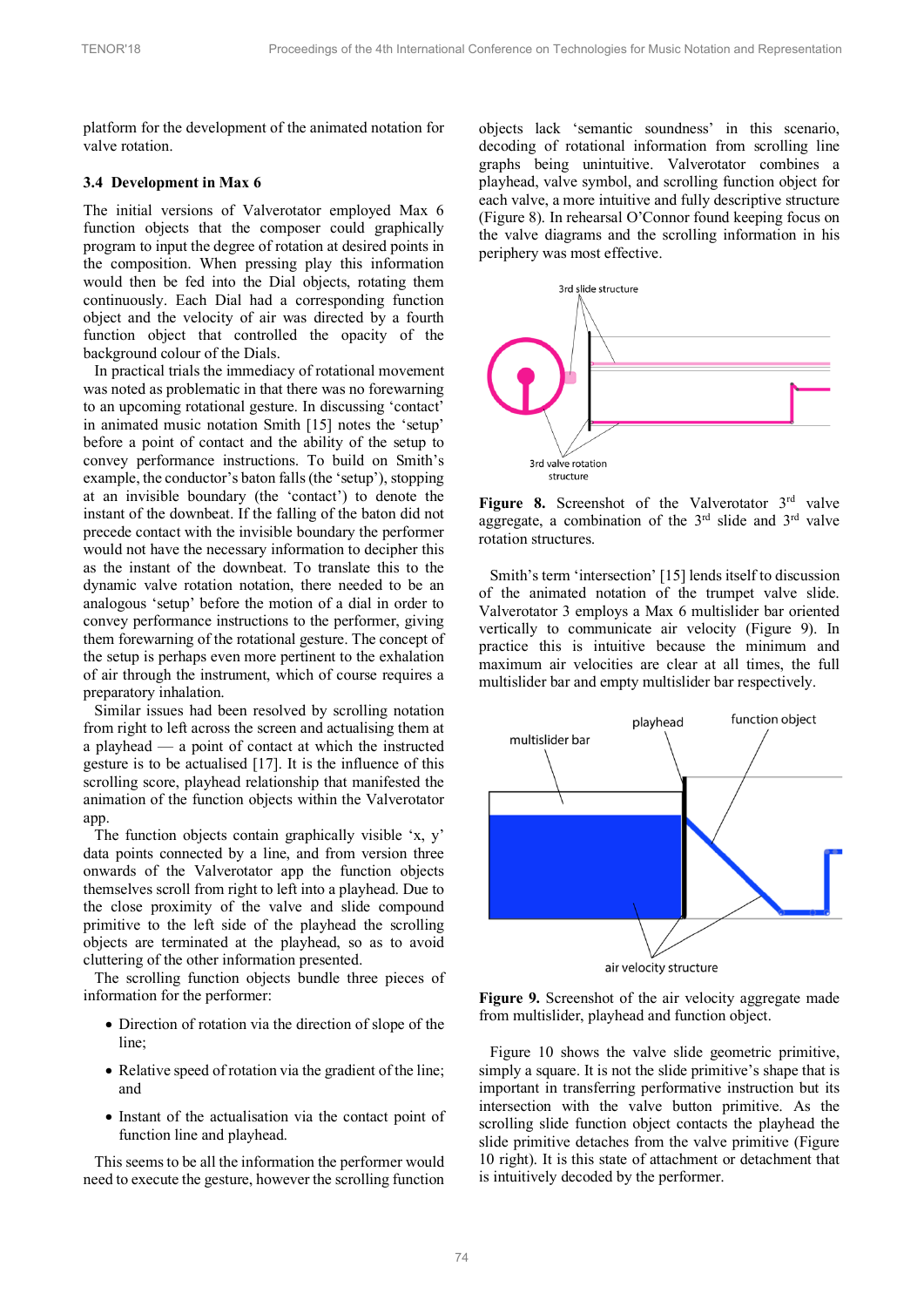Colour is used to visually separate aggregates. Each aggregate is formed from identical primitives to control the same parameters for each valve and air velocity, thus the use of colour differentiates the streams of information, preventing ambiguity in the decoding process.



**Figure 10.** Slide primitive in attached (left) and detached (right) positions.

The specific colours were intuitively selected to contrast with one another and the white background. The valve slide compound primitive is subtly different in opacity to its relative valve rotation compound primitive (Figure 10).

#### **3.5 Composing in Valverotator**

Figure 11 shows the screen when the Valverotator app first opens. The composer must first input a total duration for the piece. Next the composer simply draws onto the function objects, via a sequence of x, y coordinates, a line representing temporal changes in each parameter under the trumpet players control — valve rotation, slide position and air velocity. Figure 12 displays a complete score. The piece can then be played by pressing 'space bar', paused by pressing 'enter' and reset to the start by pressing 'esc'.



Figure 11. Valverotator app opening screen, before composition input.

As mentioned earlier the Valverotator app bypasses the use of image creation software to notate composition and facilitates fast turnaround from idea to score. Furthermore, the ability to make small adjustments or additions with minimal disruption to the entirety of the score is an advantage. Over the course of the research three scores

were created with Valverotator app, two being translations of static scores and the third composed entirely within the Valverotator app. It was noted by O'Connor during the composition process that "the magic of Valverotator is the immediacy with which one can compose".



**Figure 12.** Screenshot of completed composition in Valverotator.

#### **3.6 Distribution and performance**

Valverotator, the composition app, is a Max patch that can be distributed to be run within Max 6 installed on any computer. There is also a standalone OS X app that requires no additional software to run. It has been successfully tested in OS X El Capitan 10.11.6.

When considering the completion, distribution and performance of scores, the robust and universal nature of the delivery format is critical. Thus, in the course of this research Quicktime's 'screen record' function has also been used to capture, as a video, the animated score for distribution and performance of Valverotator scores. The plethora of devices available to performers at this time mean that the playback of video is easily within the grasp of most.

# **4. CONCLUSION**

At present Valverotator works effectively as a fast and efficient way to craft a score, though continued development and refinement are necessary. The following challenges are yet to be addressed:

- Addition of numerical readout in degrees of rotation when placing a point anywhere on the function object in order to increase accuracy when composing.
- Relocation of the air velocity multislider to place it at the centre of the performers focus.
- Increased codification of the slide compound primitive. Can degrees of extension be informed by degrees of slide compound primitive movement? rather than just the binary, attached or detached, movement currently employed.
- Currently manipulation of total composition duration affects individual event duration. Separation of these